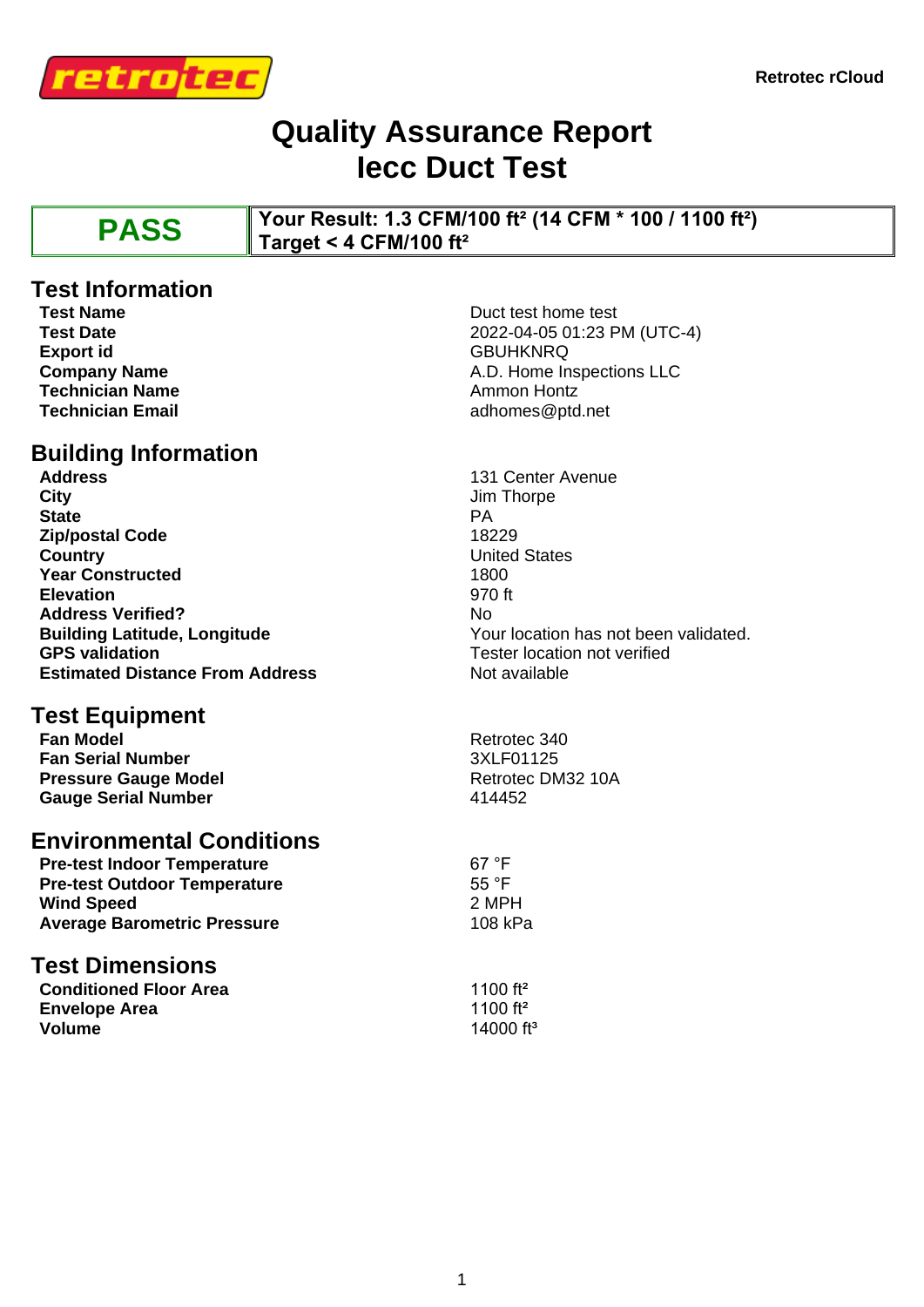

# **Test Results Summary**<br>Test Type

**Flow Reference Pressure** 25 Pa<br> **Time Averaging** 25 Pa<br>
26 Pa **Time Averaging Induced Duct Pressure (includes baseline)** 45.58 Pa<br>**Nominal Fan Flow** 13.93 CFN

**Tecc Duct Test**<br>25 Pa 13.93 CFM @ 25 Pa

#### **Test Results**

| <b>Test Data Set 1</b><br><b>Flow Direction</b><br><b>Gauge Location</b> | Depressurize<br>Outside |  |  |
|--------------------------------------------------------------------------|-------------------------|--|--|
| Measured Pressure (Pa)                                                   | $-25.58$                |  |  |
| Fan Pressure [340 - 47] (Pa)                                             | 18.99                   |  |  |
| Flow (CFM)                                                               | 14.12                   |  |  |